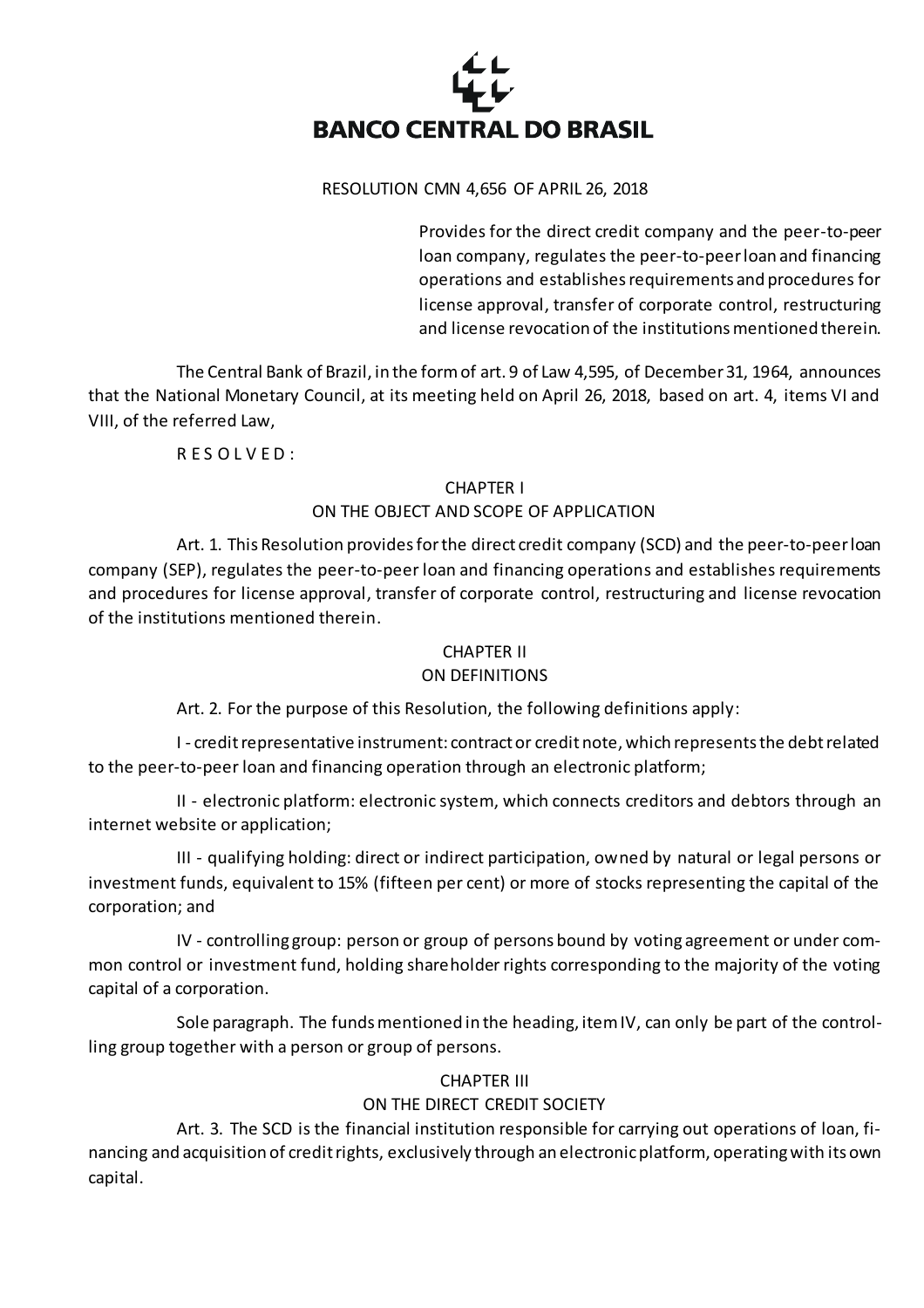

Paragraph 1. In addition to the operations mentioned in the heading, the SCD can only provide the following services:

I - credit analysis to third parties;

II - collection to third parties;

III - acting as an insurance representative distributing, through an electronic platform, insurance related to the operations mentioned in the heading, in accordance with the National Council of Private Insurance's (CNSP) regulation; and

IV - electronic money issuer, in accordance with the rules in force.

Paragraph 2. The SCD must include, in its legal name, the term "Sociedade de Crédito Direto", and it is forbidden to include, in its legal or trade name, terms related to other financial institutions, whether in Portuguese or in a foreign language.

Art. 4. The SCD mustselect potential clients according to consistent, verifiable and transparent criteria, covering aspects relevant to credit risk assessment, such as economic and financial condition, level of indebtedness, capacity to generate earnings or cash flows, payments punctuality and delays, sector of economic activity and credit limit.

Art. 5. The SCD shall not:

I - raise funds from the public, except upon issuance of shares; and

II - participate in the capital of financial institutions.

Art. 6. The SCD can only sell or assign credits related to the operations mentioned in art. 3 to:

I - financial institutions;

II - receivable investment funds (FIDC) whose quotas are offered exclusively to accredited investors, as defined by the Securities and Exchange Commission of Brazil (CVM); and

III - securitization companies that distribute the underlying assets exclusively to accredited investors, as defined by the Securities and Exchange Commission of Brazil (CVM).

## CHAPTER IV ON THE PEER-TO-PEER LOAN COMPANY

# **Section I**

# **On the Object of the Peer-to-peer Loan Company**

Art. 7. The SEP is the financial institution responsible for carrying out the peer-to-peer loan and financing operations exclusively through an electronic platform.

Paragraph 1. In addition to the operations mentioned in the heading, the SEP can only provide the following services:

I - credit analysis for clients and third parties;

II - credit collection for clients and third parties;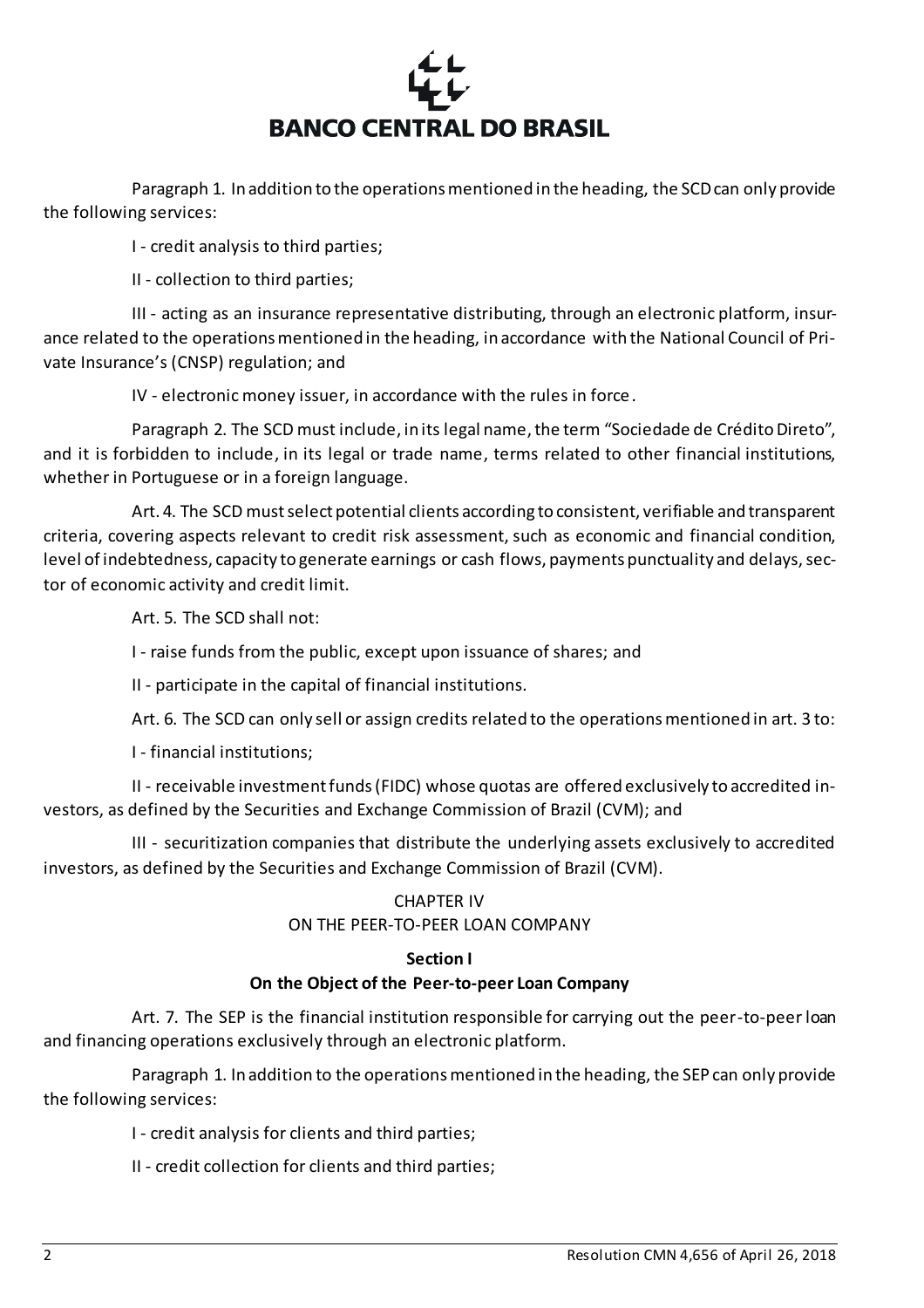

III - acting as an insurance representative distributing, through an electronic platform, insurance related to the operations mentioned in the heading, in accordance with the National Council of Private Insurance's (CNSP) regulation; and

IV - electronic money issuer, in accordance with the rules in force.

Paragraph 2. The SEP must include, in its legal name, the term "Sociedade de Empréstimo entre Pessoas", and it is forbidden to include, in its legal or trade name, terms related to other financial institutions, whether in Portuguese or in a foreign language.

## **Section II**

## **On Peer-to-peer Loan and Financing Operations through an Electronic Platform**

Art. 8. The peer-to-peer loan and financing operations through an electronic platform are financial intermediation operations in which funds collected from creditors are directed to debtors, after negotiation in an electronic platform, in accordance with this Resolution.

Paragraph 1. The creditors mentioned in the heading can be:

I - natural persons;

II - financial institutions;

III - receivable investment funds (FIDC) whose quotas are offered exclusively to accredited investors, as defined by the Securities and Exchange Commission of Brazil (CVM);

IV - securitization companies that distribute the underlying assets exclusively to accredited investors, as defined by the Securities and Exchange Commission of Brazil (CVM); and

V - non-financial legal persons, with the exception of securitization companies that do not fall under the case mentioned in item IV.

Paragraph 2. The debtors mentioned in the heading can be natural or legal persons, resident and domiciled in Brazil.

Art. 9. The operations mentioned in art. 8 can only be carried out by SEP.

Art. 10. The operations mentioned in art. 8 must be carried out without risk retention, directly or indirectly, by SEP and controlled or associated companies.

Sole paragraph. The provision in the heading does not apply to the acquisition, directly or indirectly, by SEP and controlled or associated companies, of subordinated tranches of a FIDC that holds exclusively underlying receivables generated by the SEP, provided that this acquisition represents at most 5% (five per cent) of the fund's assets and that it does not qualify as substantial assumption or retention of risks and benefits, in accordance with the rules in force.

Art. 11. The following procedures must be successively observed in carrying out the operations mentioned in art. 8:

I - unequivocal manifestation of will by potential creditors and debtors, within the electronic platform, to proceed with the loan and financing operation;

II - provision of funds from the creditors to the SEP;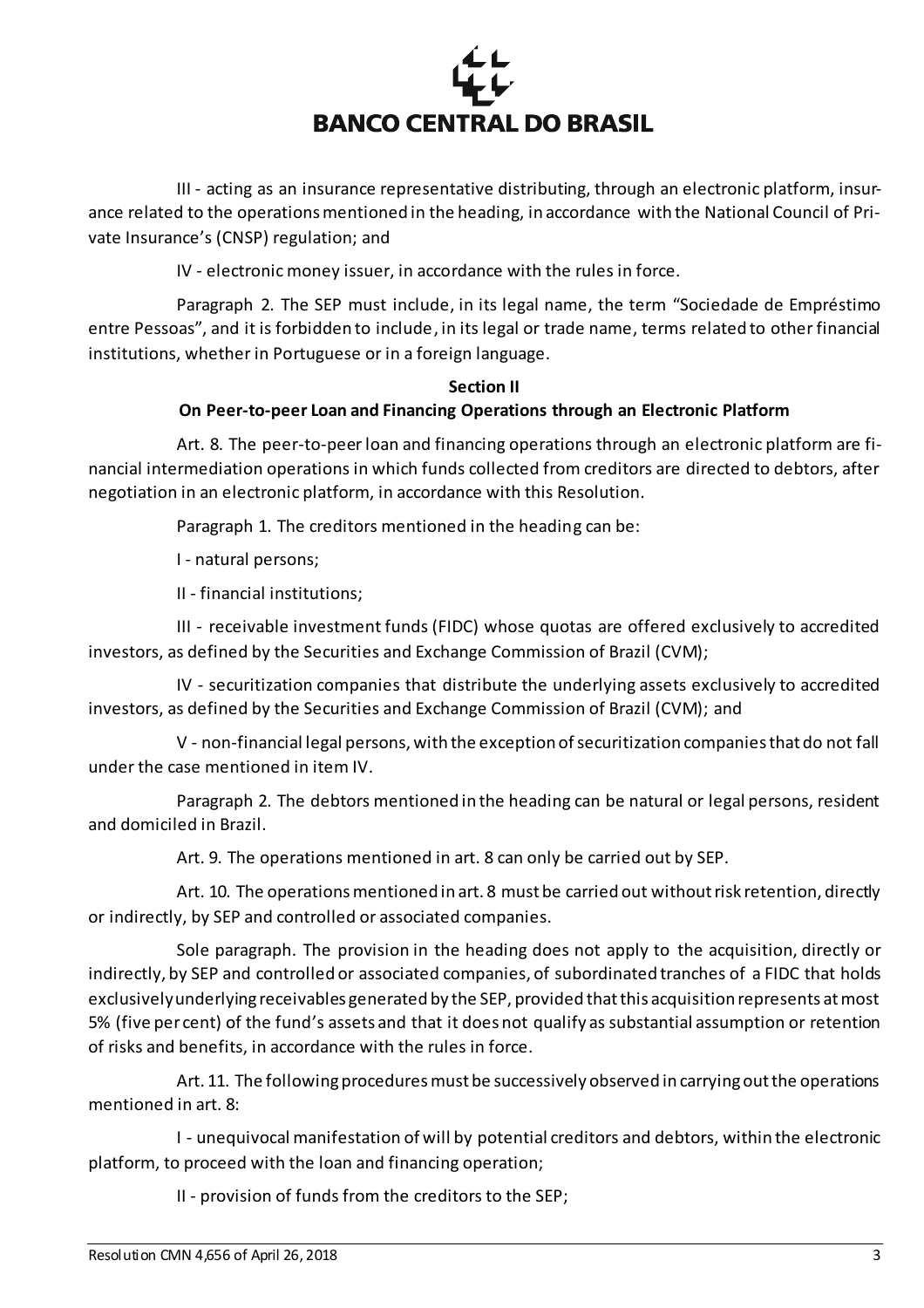

III - issuing or agreeing on terms, with the debtors, of the credit instrument;

IV - issuing or agreeing on terms, with the creditors, of an instrument bound to the instrument mentioned in item III; and

V - transfer of funds from the SEP to the debtors.

Paragraph 1. The instruments mentioned in items III and IV of the heading must:

I - be issued by the SEP or in its favor; or

II - have the SEP as a counterpart.

Paragraph 2. The instruments mentioned in items III and IV must contain clauses that ensure that the provision mentioned in art. 10 is observed.

Paragraph 3. The operations mentioned in art. 8 can only be considered complete after the procedures mentioned in this article have been observed.

Art. 12. The instruments mentioned in art. 11, items III and IV, must contain clauses comprising, at least:

I - the terms of the contracted loan and financing operation, including the expected return rate agreed with the creditors;

II - the rights and obligations of creditors, debtors and SEP;

III - a statement that the SEP is not jointly liable for the operation nor provides any sort of guarantee;

IV - the binding between the funds made available by the creditors to the SEP and the associated credit operation with the debtors;

V - the enforceability of the funds made available by the creditors to the SEP is subordinated to the associated credit operation payment flow;

VI - information on any guarantees provided;

VII - the terms of the transfer of funds to the creditors;

VIII - the condition that the instrument's legal effectiveness is associated with the transfer of funds to the debtors; and

IX - acknowledgement by the creditors of the risks associated with the loan and financing operation.

Sole paragraph. The terms of the transfer of funds mentioned in item VII must be established taking into consideration transparent criteria that ensure equality of rights among creditors.

Art. 13. The funds associated with the operations mentioned in art. 8 must be transferred by the SEP:

I - within five business days to the debtors, after the funds are provided by the creditors; and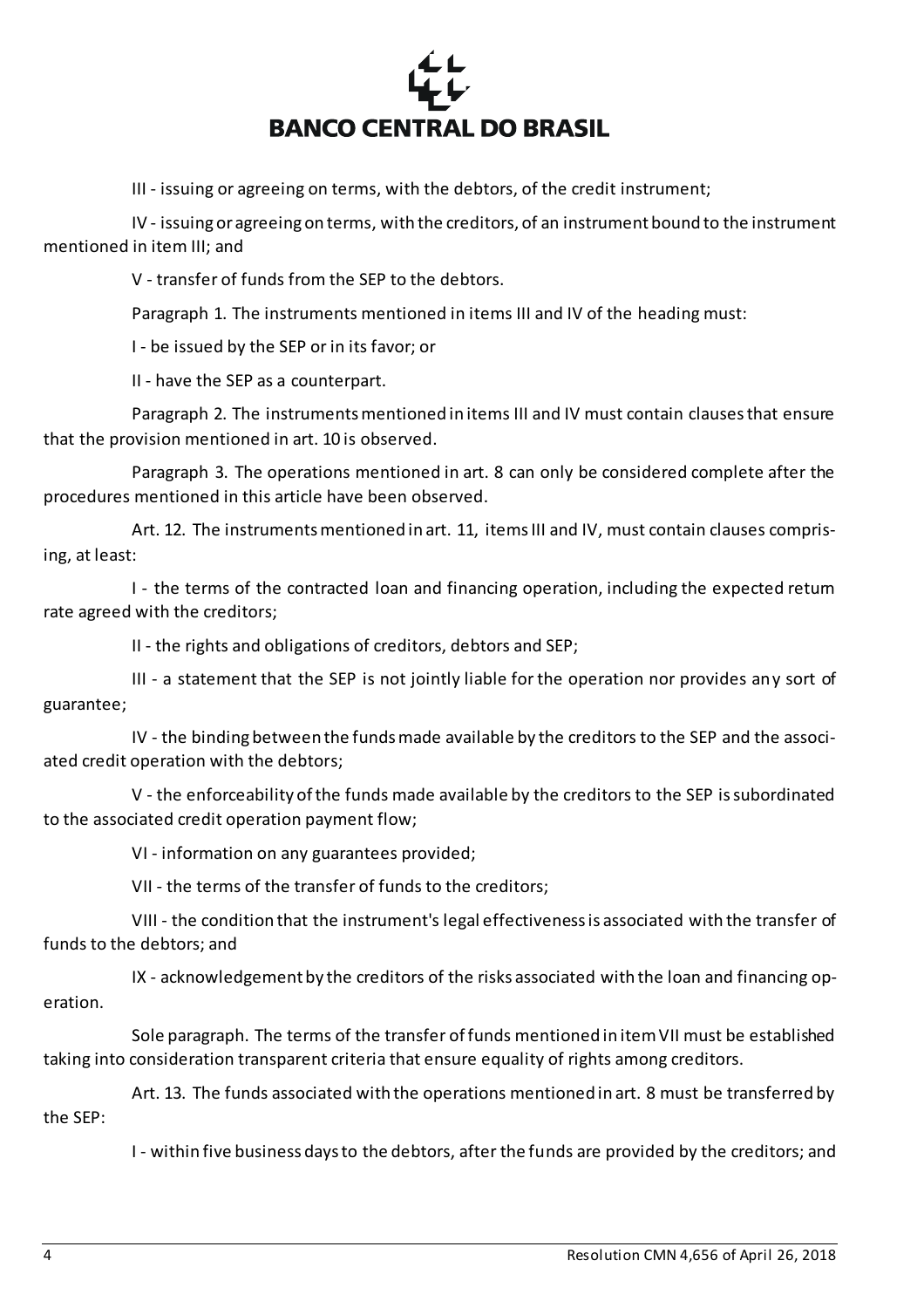

II - within one business day to the creditors, after debtors pay each installment, including in the event of advance payment.

Paragraph 1. The funds mentioned in the heading must be segregated from SEP's own funds.

Paragraph 2. The funds made available must be returned to the creditors in up to one business day after the deadline mentioned in the heading, item I, in the case that the loan and financing operation is not conducted in conformity with art. 11.

## **Section III On Prohibitions**

Art. 14. It is forbidden for the SEP to:

I - carry out loan and financing operations with its own funds;

II - hold shares of financial institutions;

III - be jointly liable or provide any sort of guarantee to the loan and financing operations, except in the case mentioned in art. 10, sole paragraph;

IV -remunerate funds associated to the loan and financing operation or use them on its behalf;

V - transfer funds to the debtors before they are made available by the creditors;

VI - transfer funds to the creditors before the payment by the debtors;

VII - keep creditors' and debtors' funds not associated with the loan and financing operations mentioned in art. 8 in account of its ownership; and

VIII - associate the performance of the credit operation with the efforts of third parties or the debtor, as an entrepreneur.

Art. 15. The funds and the credit representative instruments associated with the loan and financing operations shall not be used, directly or indirectly, to guarantee the payment of the SEP's debts or liabilities.

# **Section IV On Limits**

Art. 16. The creditor of the loan and financing operation mentioned in art. 8 shall not contract with the same debtor, in the same SEP, operations whose value exceeds the maximum limit of R\$15,000 (fifteen thousand reais).

Paragraph 1. In addition to the limit mentioned in the heading, the SEP can establish other limits to creditors and debtors, associated with the loan and financing operations.

Paragraph 2. The provision in this article does not apply to creditors considered as accredited investors, in accordance with the Securities and Exchange Commission of Brazil's (CVM) regulation.

# **Section V On the Disclosure of Information**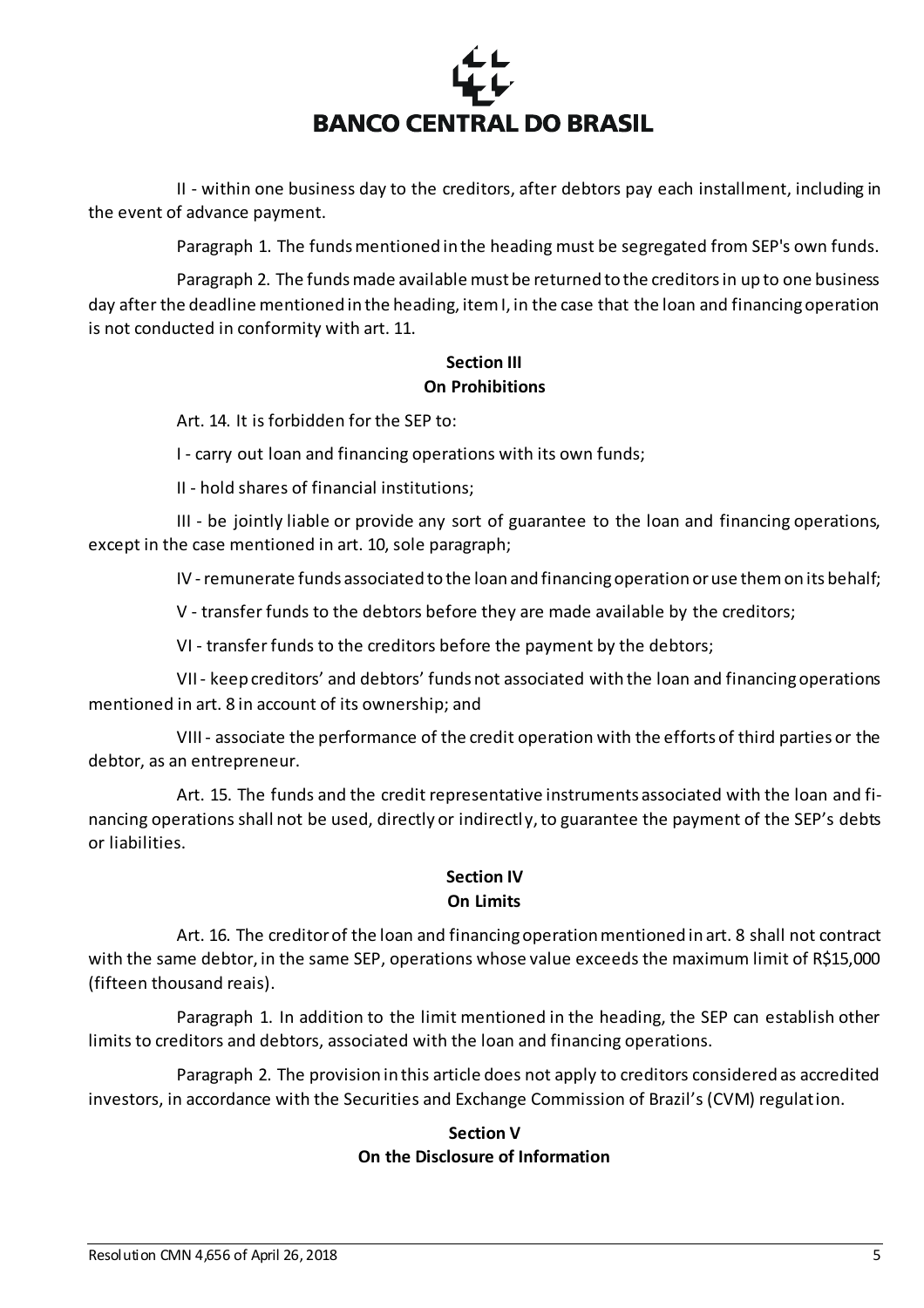

Art. 17. The SEP must disclose information to its clients and users on the nature and complexity of the contracted operations and the offered services, in a clear and objective language, in order to allow for an easy understanding about the flow of funds and the risks involved.

Sole paragraph. The information mentioned in the heading must:

I - be provided and kept updated in a visible place on the institution's website, accessible through the homepage, as well as through other access channels to the electronic platform;

II - be stated in contracts, advertising and publicity materials and other documents intended for clients and users; and

III - include a warning emphasizing that the peer-to-peer loan and financing operations are considered a high-risk investment and that the Credit Guarantee Fund (FGC) does not guarantee them.

Art. 18. The SEP must inform to its potential creditors the factors on which the expected return rate depends, disclosing, at least:

I - expected payment flows;

II - return rate agreed with the debtors;

III - taxes;

IV - fees;

V - insurances; and

VI - other disbursements.

Sole paragraph. In addition to the provision in the heading, the SEP must inform the potential creditors that the expected return rate also depends on losses arising from occasional debtor's defaults.

Art. 19. The SEP must disclose monthly the average default rate, by risk rating, of the loan and financing operations mentioned in art. 8, for the last twelve months.

Art. 20. The SEP must perform a risk profile analysis of potential creditors, in order to assess if they fit the risk profile of the operations mentioned in art. 8.

# **Section VI**

## **Additional Provisions**

Art. 21. The SEP must use a credit analysis model capable of providing potential creditors with indicators that impartially reflect the risks of potential debtors and of the loan and financing operations.

Art. 22. In order to carry out the loan and financing operations mentioned in art. 8, the SEP must select potential debtors based on consistent, verifiable and transparent criteria, covering relevant aspects to the credit risk assessment, such as economic and financial condition, degree of indebtedness, capacity to generate earnings or cash flow, punctual and late payments, sector of economic activity and credit limit.

Art. 23. The charging of fees associated with the carrying out of loan and financing operations mentioned in art. 8 and to the provision of the services mentioned in art. 7, paragraph 1, are allowed, provided that they are stipulated in the contract established between the SEP and its clients and users.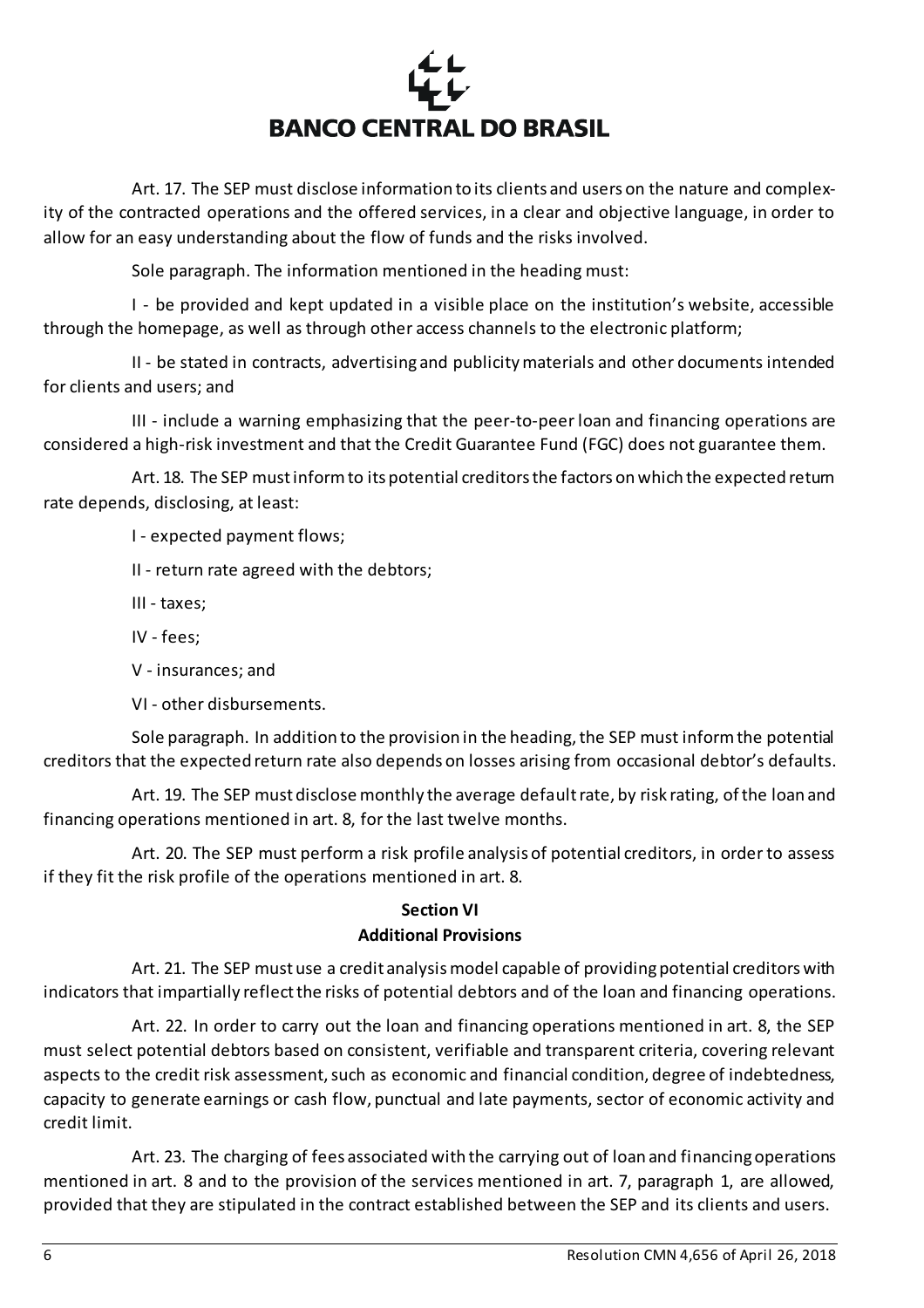

Sole paragraph. The SEP must adopt a fee policy consonant with the economic viability of the loan and financing operations, in order to promote the convergence of its self-interests and its clients' interests.

Art. 24. The SEP must monitor the operations mentioned in art. 8 and disclose information to the creditors and debtors associated with these operations.

Sole paragraph. The monitoring mentioned in the heading must be:

I - carried out by registering and controlling, in specific and individualized accounts, the cash flows between creditors and debtors and occasional partial or total default; and

II - continuously undertaken until the final settlement of the operation.

## CHAPTER V

ON COMMON PROVISIONS TO THE DIRECT CREDIT COMPANY AND TO THE PEER-TO-PEER LOAN COM-PANY

#### **Section I On the Authorization to Operate**

Art. 25. The SCD and the SEP must be established as a corporation.

Art. 26. The SCD and the SEP must observe, at all times, the minimum limit of R\$1,000,000 (one million reais) in relation to the paid-up corporate capital and to the net worth.

Art. 27. Investment funds may be part of the controlling group of the SCD or of the SEP in conformity with art. 2, item IV, and sole paragraph.

Sole paragraph. The Central Bank of Brazil may require additional paid-up corporate capital and net worth, in the case that the application for authorization includes the provision in the heading.

Art. 28. The operation of the SCD or of the SEP is conditioned on previous authorization of the Central Bank of Brazil, in accordance with the provisions in this Resolution and in the regulation currently in force.

Art. 29. The following are requirements for the examination of the licensing application of the SCD and the SEP:

I - writing and filing the articles of incorporation, in accordance with the legislation in force;

II - payment and deposit of the corporate capital at the Central Bank of Brazil, in accordance with Law 4,595 of December 31, 1964; and

III - election or appointment of members of bodies, in accordance with the regulation in force.

Art. 30. The Central Bank of Brazil may require the execution of a shareholders' agreement, covering a clear and explicit definition of the direct or indirect controlling group of the applicant institution.

Art. 31. The procedures for the licensing process of the SCD and SEP must be commenced with the presentation, to the Central Bank of Brazil, of:

I - substantiated justification;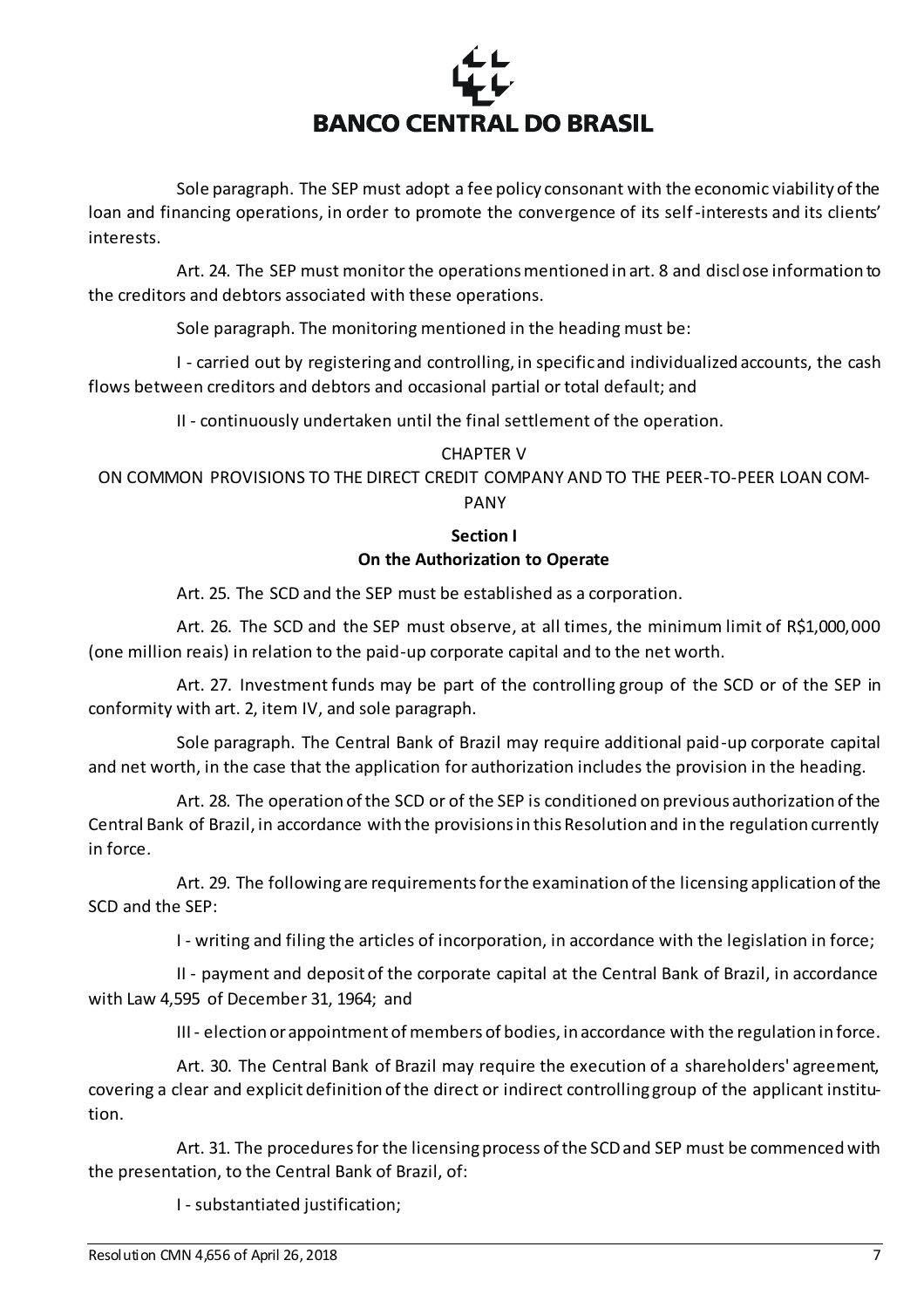

II - identification of the persons that make up the economic group of the institution and that could exercise direct or indirect influence on its business;

III - identification of members of the controlling group of the institution and of holders of qualified capital participation in the institution, with their respective shareholdings;

IV - information regarding the type of fund, conditions of shares trading, number of shareholders, list of the six largest shareholders, total market value and portfolio composition, operation areas, past results, time horizon and divestment policy, in the case of the provisions mentioned in art. 27;

V - identification of origin and respective financial transactions of the resources to be used in the project by the members of the controlling group and the holders of qualified participation;

VI - statements and documents that attest the compatibility between the economic and financial standing of the project and its size, nature and objective, to be satisfied, at the discretion of the Central Bank of Brazil, by the controlling group or, individually, by each member of the controlling group;

VII - express authorization by all members of the controlling group and by all holders of qualified capital participation:

a) to the Brazilian Internal Revenue Service, to supply the Central Bank of Brazil with information related to the last three fiscal years, for exclusive use in the respective proceedings for licensing; and

b) to the Central Bank of Brazil, to access the information in any public or private database and information system, including proceedings and procedures, either judicial or administrative, of any kind; and

VIII - statements and documents, signed by the members of the controlling group and the holders of qualified participation, that attest the absence of restrictions that may, according to the Central Bank of Brazil's judgment, affect the reputation of the project, observing, where applicable, the requirements mentioned in arts. 2 and 3 of the regulation annex II to the Resolution 4,122 of August 2, of 2012.

Paragraph 1. The substantiated justification mentioned in the heading, item I, must include, at least:

I - type of institution (SCD or SEP);

II - corporate capital;

III - list of the services provided, including interest in issuing electronic money;

IV - target market;

V - location of headquarter and planned facilities;

VI - market opportunities that justify the project;

VII - competitive advantages of the institution;

VIII - manifestation of interest in opening a settlement account from the beginning of its operations; and

IX - systems and technological resources.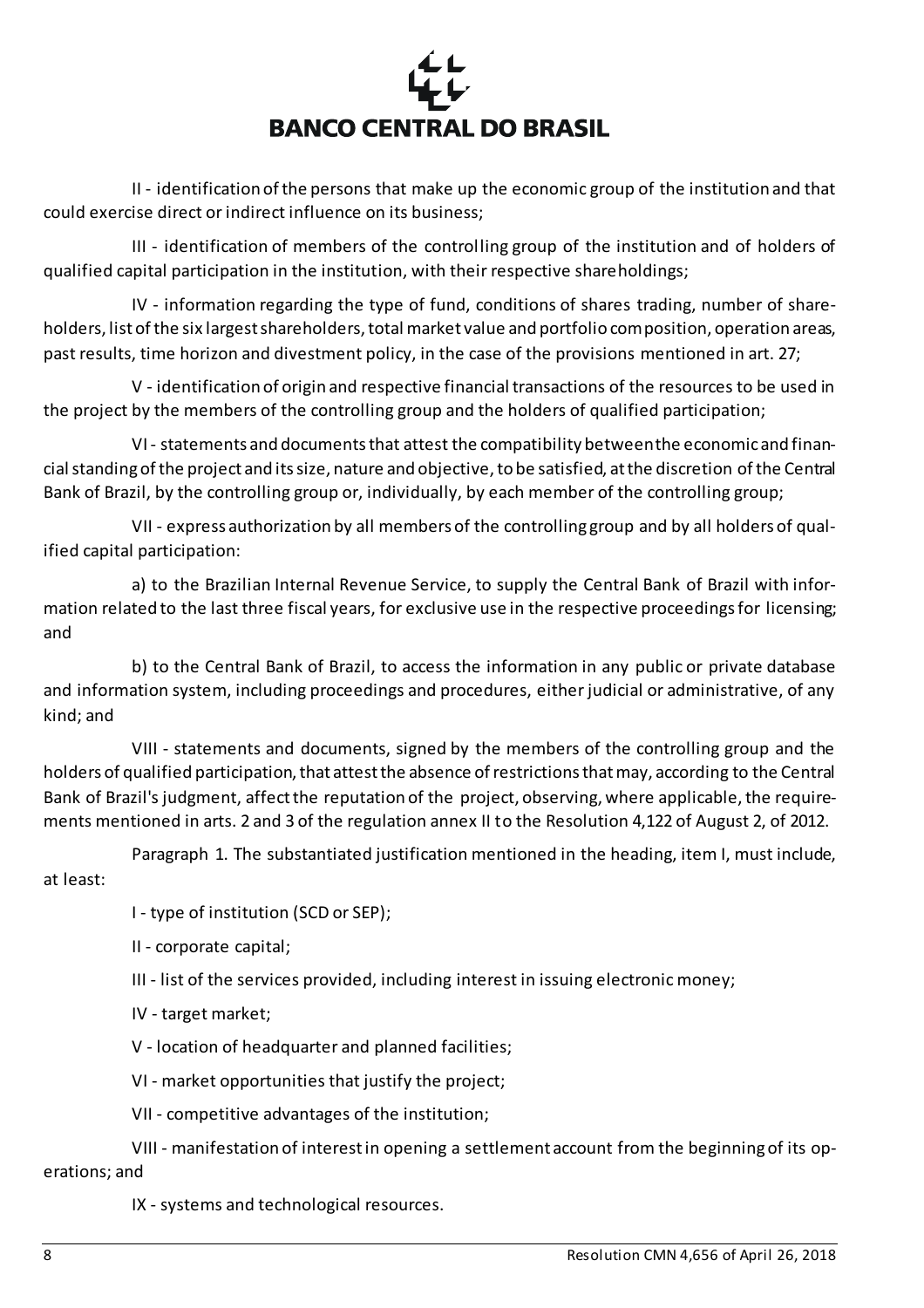

Paragraph 2. It is forbidden for the administrator and manager of the investment fund that is part of the controlling group or holds qualified participation in the SCD or SEP to hold offices in the institution's management bodies.

Paragraph 3. In the case of funds whose administrator or manager is a legal person, the prohibition mentioned in paragraph 2 applies to the members of these entities' management bodies.

# **Section II On the Revocation of the License**

Art. 32. The dissolution of the SCD or SEP or the changing of its corporate goal, which results in the company losing the characteristics of an institution thatintegrates the financial system, implies the revocation of the respective license.

Art. 33. The following are indispensable requirements for the revocation, upon request, of the license of the institutions mentioned in this Resolution:

I - deliberation in general assembly;

II - documentation of the respective proceedings with the Central Bank of Brazil under the terms and conditions set by it.

Sole paragraph. The provision in the heading does not apply to the extinction of a company resulting from a merger, split or incorporation, provided that the resulting or succeeding institution is licensed by the Central Bank of Brazil.

Art. 34. The Central Bank of Brazil may require, previously to the evaluation of the requested revocation of the license of the SEP, the completion of the following procedures:

I - transfer of the operations carried out through an electronic platform to another SEP; and

II - publication of statement of purpose under the terms and conditions set by the Central Bank of Brazil.

Art. 35. The Central Bank of Brazil may revoke the license of the SCD or of the SEP, when confirmed, at any time, one or more of the following situations:

I - lack of usual practice of the operations mentioned in arts. 3 and 7;

II - lack of operating activity;

III - institution not located at the address informed to the Central Bank of Brazil; and

IV - interruption, for more than four months, without justification, of the delivery to the Central Bank of Brazil of financial statements required by the regulation in force.

Paragraph 1. The Central Bank of Brazil, prior to the revocation mentioned in the heading, must:

I - communicate to the public its intention to revoke the license of the company, in order to allow the presentation of objections within thirty days; and

II - initiate administrative proceedings, notifying the institution at the address informed to the Central Bank of Brazil.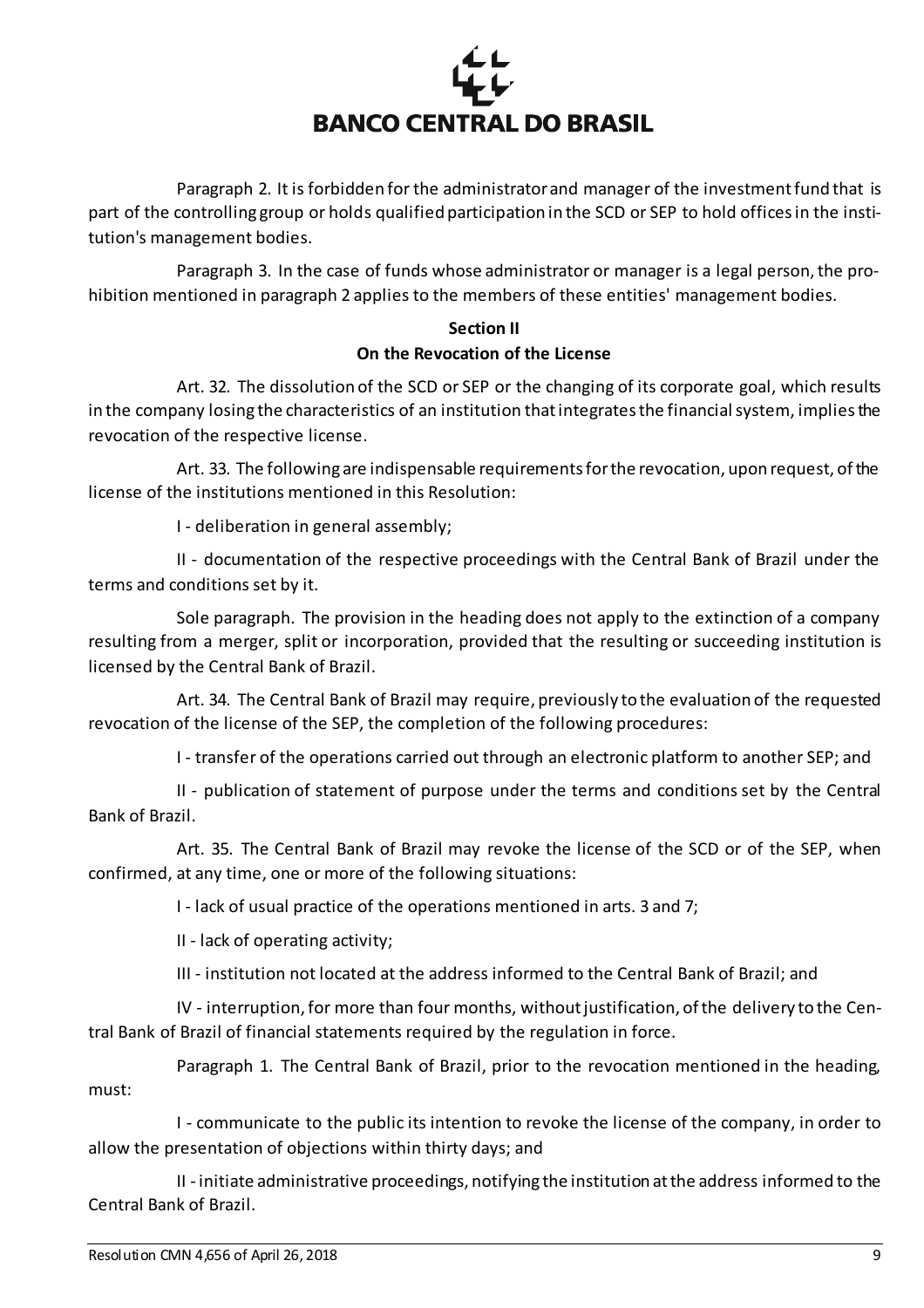

Paragraph 2. In the case mentioned in the heading, item III, or not being found the interested party, the notification mentioned in Paragraph 1, item II, will be carried out by means of a public notice.

## **Section III**

## **On the Authorization to Transfer Corporate Control and to Restructure**

Art. 36. The following actions depend on the authorization of the Central Bank of Brazil:

I - The transfer of corporate control and any change, direct or indirect, in the controlling group, which may imply an alteration in the effective management of the institution's business, caused by:

a) shareholders' agreement;

b) inheritance and acts related to freedom of disposition by will, such as donation, advance on inheritance and establishment of usufruct; and

c) act, individually or jointly, by any person, natural or legal, or group of persons representing common interest;

II - merger, split or incorporation; and

III - change of corporate goal.

Sole paragraph. The provision mentioned in the heading, item I, does not apply to transfers of corporate control to legal entities in which no new legal person joins the institution's group of direct or indirect owners of controlling interest.

Art. 37. The requests mentioned in art. 36 must observe the following conditions:

I - in the cases mentioned in art. 36, item I, the documents must be presented and the conditions mentioned in art. 31, items II to VIII, must be met; and

II - in the cases mentioned in art. 36, items II and III, the operation must be reasoned.

Sole Paragraph - The Central Bank of Brazil, in the analysis of the proceedings mentioned in the heading, may require the presentation of additional documents and the observance of other requirements mentioned in art. 31.

## **Section IV**

## **On the Notification for a Change in Qualifying Holding**

Art. 38. The Central Bank of Brazil must be notified, in accordance with the regulation in force and within fifteen days of the act or decision, of the following operations:

I - entry of a shareholder with qualified capital participation or with corresponding rights to qualified capital participation;

II - the assumption of the condition of shareholder owning a qualified capital participation;

III - increase of the qualified capital participation equal to or greater than 15% (fifteen per cent) of the institution's capital, in an aggregate form or not.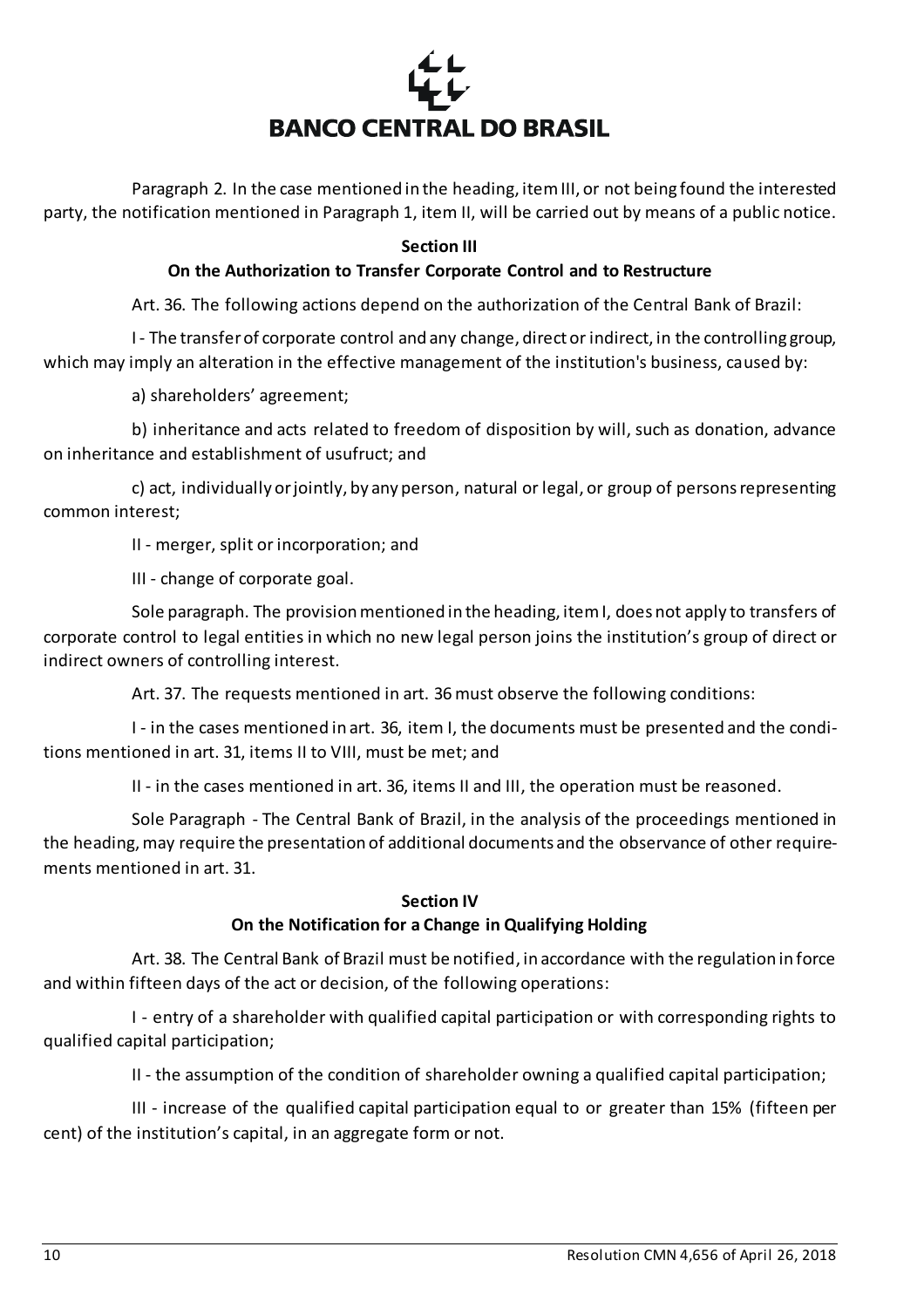

Paragraph 1. In the case mentioned in the heading, the Central Bank of Brazil may require the observance of the provision mentioned in art. 31, items V to VIII, in order to identify the origin of resources and to evaluate the interested party's reputation.

Paragraph 2. The Central Bank of Brazil will have sixty days from the date of receiving the notification mentioned in the heading to adopt the provisions mentioned in paragraph 1.

Paragraph 3. After examination of the aspects of the operation mentioned in paragraph 1 and if found any irregularity, the Central Bank of Brazil may determine the regularization of the operation through its undoing or divestiture of the qualified capital participation.

# **Section V Additional Provisions**

Art. 39. The Central Bank of Brazil, during the examination of applications mentioned in this Resolution, may:

I - request any additional documents and information deemed necessary for the matters referred to in this Resolution, even to foreign authorities; and

II - call owners of controlling interest and administrators for technical interviews, as well as to provide clarification and additional information.

Art. 40. The Central Bank of Brazil, during the examination of the application, may reject requests related to the matters referred to in this Resolution, if it ascertains:

I - circumstances that, according to the Central Bank of Brazil's judgment,may affect the reputation of members of the controlling group and of holders of qualified participation, observing the requirements mentioned in the regulation in force;

II - falsehood in statements or documents presented in the initiation of the proceedings;

III - discrepancy between the statements and documents presented in the initiation of the proceedings and facts or data ascertained during the analysis;

IV - evidence that leads to the conclusion that the project is not viable economically or technically; and

V - refusal to supply the information requested about the investment fund that is part of the controlling group or evidence of concealment of the true condition of the shareholders and other interested parties, in the case mentioned in art. 27.

Sole Paragraph. In the cases mentioned in this Article, the Central Bank of Brazil will determine a deadline for the interested parties to submit justifications.

Art. 41. The Central Bank of Brazil may close requests related to the subjects of this Resolution when additional requests of document presentation, provision of information, attendance at technical interviews or other requests related to the proceedings are not met within the indicated deadline.

# CHAPTER VI FINAL PROVISIONS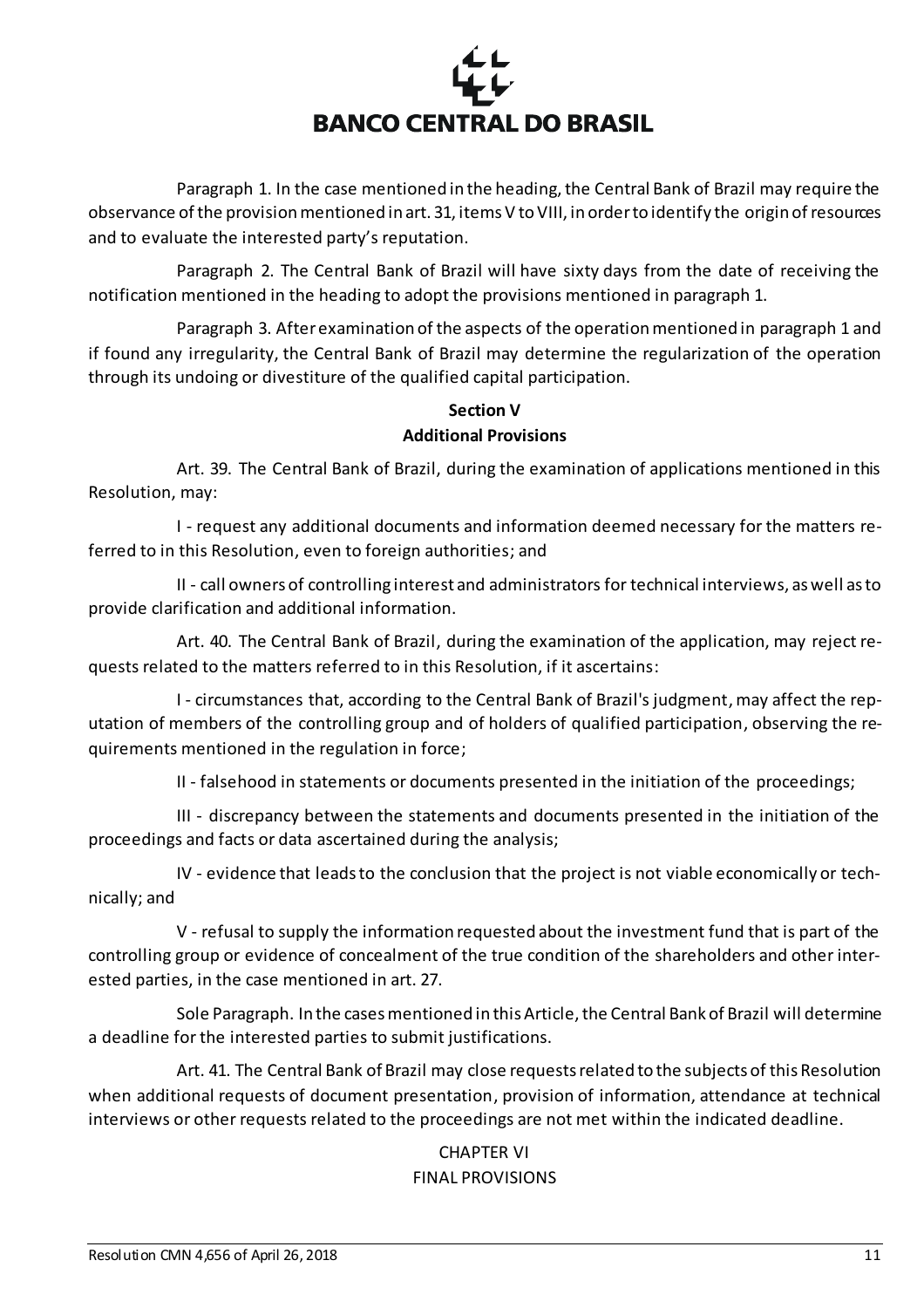

Art. 42. Resolution 3,921 of November 25, 2010, is amended as follows:

"Art. 1. The financial institutions and other institutions licensed by the Central Bank of Brazil, with the exception of credit unions, credit societies to the micro and small enterprises, peerto-peer loan companies and direct credit companies, must implement and maintain the remuneration policy of administrators in accordance with the provisions of this Resolution.

…………………………………………………………………………………………………………..…………………………." (NT)

Art. 43. The Regulation Annex II to Resolution 4,122, of 2012, is amended as follows:

"Art. 12. The Central Bank of Brazil may determine the withdrawal of members of statutory and contractual bodies with a valid mandate if it is ascertained, at any time, circumstances either pre-existing or subsequent to the election or appointment that characterize noncompliance of the provisions mentioned in arts. 2 and 3 of this Regulation Annex II." (NT)

Art. 44. Resolution 4,538 of November 24, of 2016, is amended as follows:

"Art. 1. …………………………………………………………………….……………………………………………………………..

Sole paragraph. ………………………………………………………………………………………………..……………………

………………………………………………………………………………………………………………………………………………..

II - to financial institutions and other institutions licensed by the Central Bank of Brazil under extrajudicial liquidation;

III - to purchasing pool companies and to payment institutions, which must follow the rules enacted by the Central Bank of Brazil, in accordance with its legal competence;

IV - to the direct credit companies; and

V - to the peer-to-peer loan companies." (NT)

Art. 45. Resolution 4,571 of May 26, of 2017, is amended as follows:

"Art. 3. ……………………………………………………………………..…………………………………………………………….

………………………………………………………………………………………………………………………………………………..

X - peer-to-peer loan and financing operations through an electronic platform; and

XI - other operations or credit-like agreements, recognized as such by the Central Bank of Brazil.

……………………………………………………………………………………………………………………………………." (NT)

"Art. 4. ………………………………………………………………………………..………………………………………………….

………………………………………………………………………………………………………………………………………………..

XVIII - other types of institutions under the rules enacted by the Central Bank of Brazil, authorized to carry out or to acquire credit operations mentioned in this Resolution, in accordance with the regulation enacted by the Central Bank of Brazil;